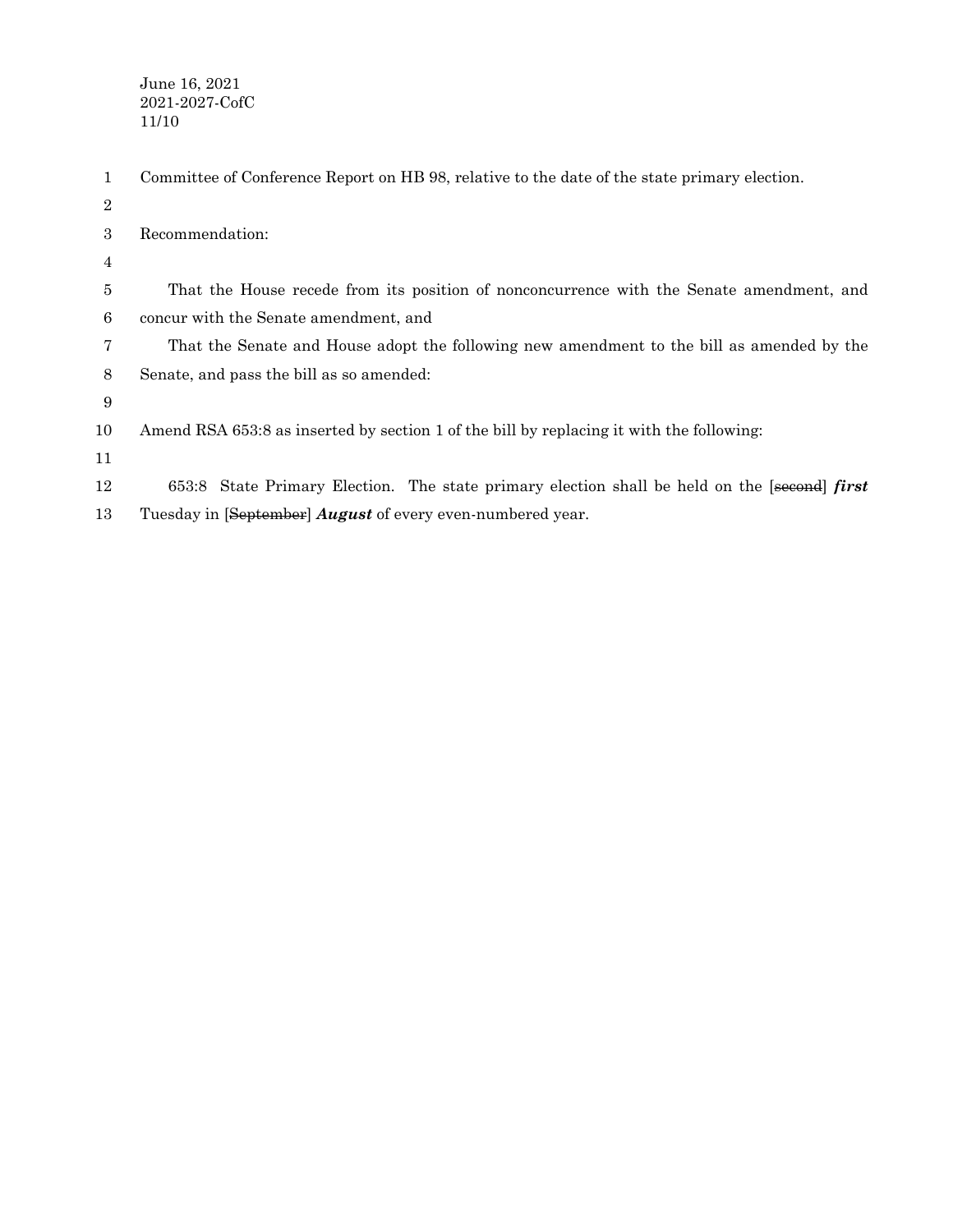## **Committee of Conference Report on HB 98 - Page 2 -**

The signatures below attest to the authenticity of this Report on HB 98, relative to the date of the state primary election.

\_\_\_\_\_\_\_\_\_\_\_\_\_\_\_\_\_\_\_\_\_\_\_\_\_\_\_\_\_\_\_\_\_\_\_\_\_\_\_\_\_ \_\_\_\_\_\_\_\_\_\_\_\_\_\_\_\_\_\_\_\_\_\_\_\_\_\_\_\_\_\_\_\_\_\_\_\_\_\_\_

\_\_\_\_\_\_\_\_\_\_\_\_\_\_\_\_\_\_\_\_\_\_\_\_\_\_\_\_\_\_\_\_\_\_\_\_\_\_\_\_\_ \_\_\_\_\_\_\_\_\_\_\_\_\_\_\_\_\_\_\_\_\_\_\_\_\_\_\_\_\_\_\_\_\_\_\_\_\_\_\_

\_\_\_\_\_\_\_\_\_\_\_\_\_\_\_\_\_\_\_\_\_\_\_\_\_\_\_\_\_\_\_\_\_\_\_\_\_\_\_\_\_ \_\_\_\_\_\_\_\_\_\_\_\_\_\_\_\_\_\_\_\_\_\_\_\_\_\_\_\_\_\_\_\_\_\_\_\_\_\_\_

Conferees on the Part of the Senate Conferees on the Part of the House

Sen. Gray, Dist. 6 Rep. Groen, Straf. 23

Sen. Birdsell, Dist. 19 Rep. Prudhomme-O'Brien, Rock. 6

\_\_\_\_\_\_\_\_\_\_\_\_\_\_\_\_\_\_\_\_\_\_\_\_\_\_\_\_\_\_\_\_\_\_\_\_\_\_\_

Sen. Soucy, Dist. 18 Rep. Sweeney, Rock. 8

Rep. Berry, Hills. 44